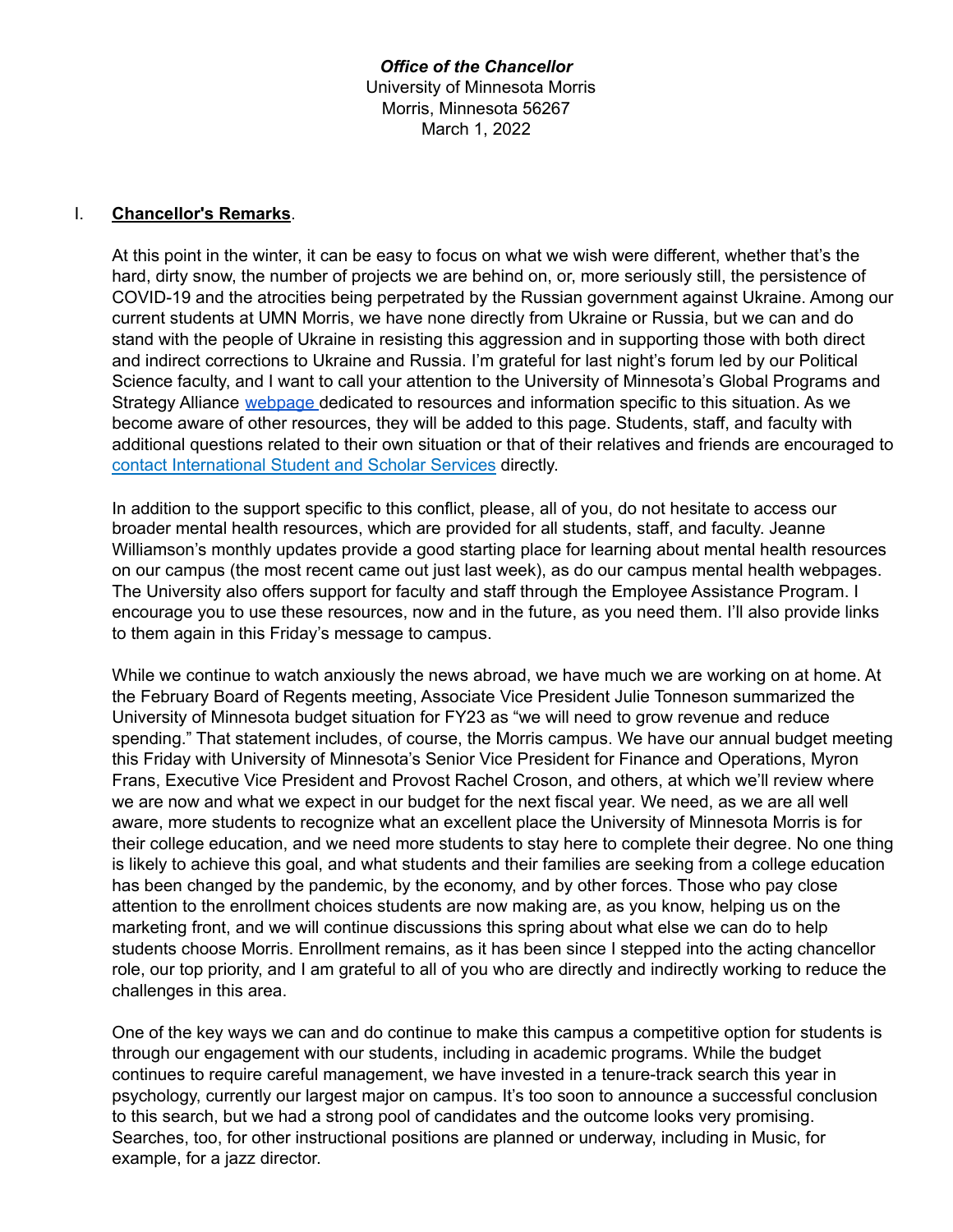We have also re-invested in other positions that are critical to our campus, with searches in process for a vice chancellor for enrollment management and instructional research, a One Stop Counselor, a Career Services specialist, a web-content strategist, admissions counselors, and more. Some of these positions will be filled by people who do at least some of their work remotely, but we also need those who will help us meet the demand for in person services and who will continue to contribute to the *community* that is central to our campus identity.

In Admissions, arguably the most critical area right now, I want to highlight three recent hires:

**Eiluj "Lu" Ringle** serves as the Admissions Visit Coordinator/Program Specialist, and she recently moved to Morris from St. Paul. She graduated from Bemidji State University with a Bachelor's in Business Administration and she is an interdisciplinary artist focused on sustainable creative processes and art accessibility.

**Connor Oldenburg** is a proud Morris alum from 2021 with degrees in Political Science, CMR, and Social Science. Connor says, "Working as an Admissions Counselor has been an extremely rewarding way to engage with the other side of the campus activities which I enjoyed participating in so much, such as the football team and Activity Fee Review Committee. (AFRC)." With intentions to enter law school this fall, Connor, so far, has been accepted to 5 of the 7 programs he's applied to.

**Addy Lutchen** will start later this month as our new regional recruiter based in the Twin Cities, although she knows Morris well. A 2017 Morris grad, some of you may remember her as Addison Schnabel. During her time at Morris, she taught ESL classes and was granted a Fulbright Scholarship to teach English in Spain. Addy will be earning her M.A. in Spanish from the University of Nebraska at Kearney later this year.

There are new faces this spring elsewhere across campus, too, including in the Humanities Division office, where we've been joined by Michelle Blake bravely making a move from Florida to Minnesota midwinter and by April Klimek in the Student Success Center—and I'm happy to note that April, too, is one of our graduates, and one who exemplifies what Morris can offer: during her time as a student, April worked as an orientation group leader, was a member of the orientation task force, and worked in the Office of Institutional Effectiveness and Research. While I know you all can and do help in welcoming these and other new members of our community, my key point here is to stress some—and these are just some—of the investments we are making to help this campus move forward.

On a related note, you will, I hope, remember hearing about the highly successful capital campaign that concluded at the end of the last fiscal year—the extraordinarily good work of our development office staff as well as faculty, staff, alumni, and friends. I am happy to report now that for *this* fiscal year (which ends in June), private giving to the University of Minnesota Morris continues to be very strong. That strong result is highly unusual in the first year after a campaign. Year-to-date, we are at \$5.5M, which is the second highest yearly giving total in the history of this campus. Such donor support is a marker of belief in our strong future.

That future includes ongoing work focused on equity and diversity. I am co-presenting at next week's Board of Regents meeting with Vice President of the Office Equity and Diversity Michael Goh, on how our campus is meeting MPact 2025 goals (the systemwide strategic plan) on equity and diversity. In part to help the Board focus on overall goals rather than trying to explain to them in our brief time all the details of any one program, we are limited to covering three MPact 2025 topics—in what may be typical Morris campus fashion, I pushed to cover four, which VP Goh agreed to: [slide 2: MPact 2025 Commitment 4: Community and Belonging]. I don't have time to go through the entire presentation--you all know, I believe, that Regents meetings are available on YouTube, should you wish to watch them, and they are often very informative—but I do think it important that you're aware of at least some of the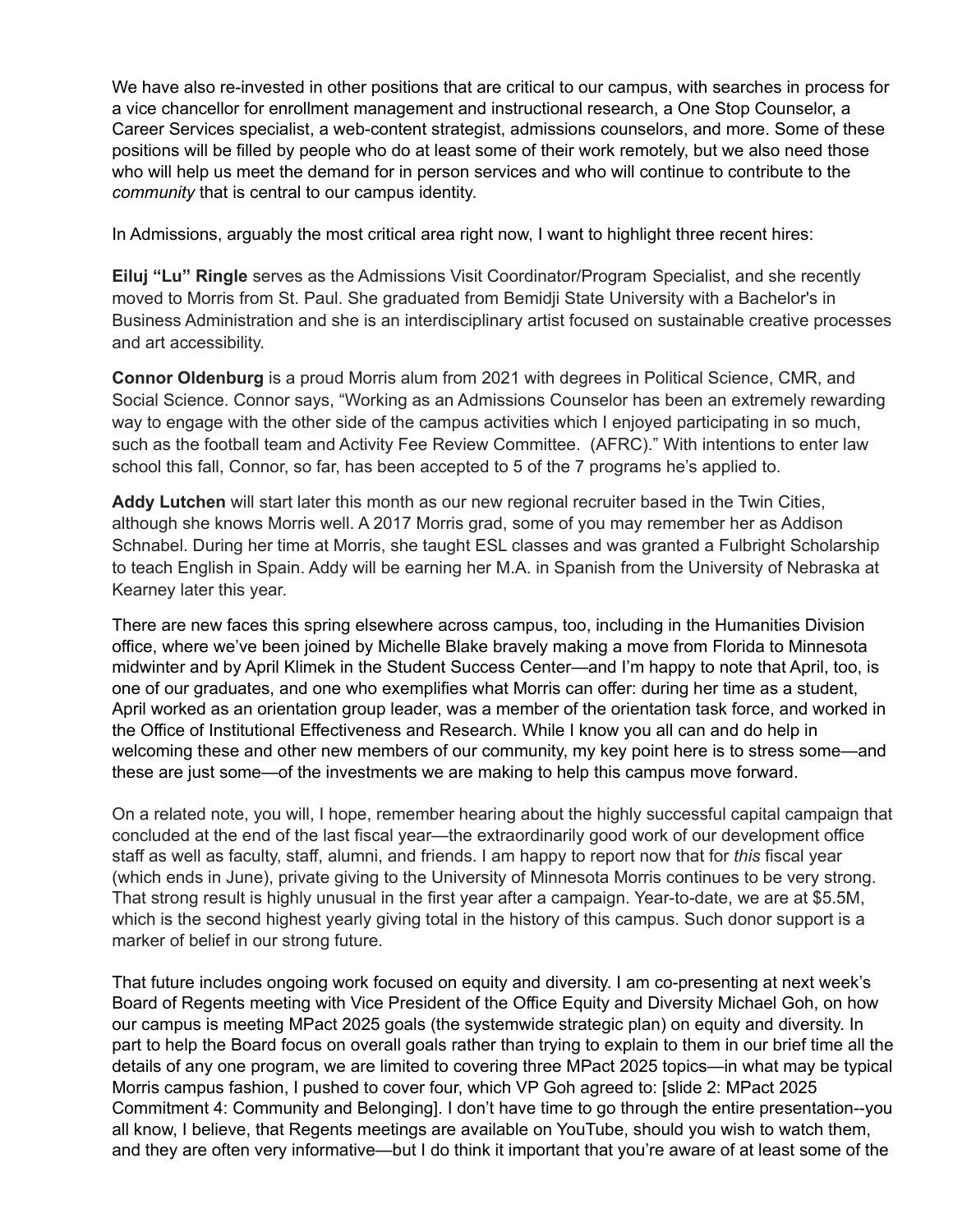system level representation of our campus. The presentation selectively identifies areas of work under each of those four headings, and links them to our own strategic vision and plan: [slide 3: UMN Morris Strategic Vision; slide 4: Overlaps in strategic commitments]. The presentation will make clear that we have much more work to do to achieve equity in our student population, which is the focus here: [slide 5: Diverse Community at UMN Morris]. It also highlights some of our successes: [slide 8: Gateway data and slide 11: McNair]. The presentation is the result of much good collaborative work, including from liz Thomson, Becca Gercken, and Chip Beale, as well as, once again, the graphic skills of Kari Adams. Even more, I want to acknowledge how much of a campus-wide effort all of this work is.

We are better because of your efforts, and we will continue the critical work of supporting and developing diversity and equity at the University of Minnesota Morris.

II. **For Action.** From the Steering Committee. Approval of February 1, 2022 Campus Assembly Minutes

#### **Minutes Approved**

III. **For Action.** From the Curriculum Committee. Off-cycle course approvals

#### **Reported by Peh Ng, chair of the Curriculum Committee**

Curriculum committee provided information on the off-cycle courses needing approval in the February Campus Assembly. Now that Assembly members have had time to review the course information located on the Canvas page, Curriculum called for a vote of approval. Course approval passed with 94% voting to approve and 6% abstaining.

#### IV. **For Action.** From the Planning Committee. Building Naming Proposal

#### **Reported by James Wojtaszek, chair of the Planning Committee**

In February, the Planning Committee presented information on a proposal to rename what is currently the Education Building on the UMN Morris Campus to William B. and Ida B. Stewart Hall, after two former colleagues . The proposal originated with alumni and was approved by the Chancellor, the Vice Chancellor group, the Division Chairs and the building occupants. It was discussed and voted on by the Planning Committee, according to the honorary naming procedures created for this campus and most recently revised in 2020. A summary of the proposal and supporting information was shared with the Steering Committee and was made available on the Campus Assembly Canvas page. The next action item is to vote to approve this proposal in Campus Assembly before it can be sent on to the All-University Honors Committee and, if approved there, to the Regents for final approval. .

After the Planning Committee summarized the proposal, the Steering Committee introduced a vote to suspend the requirement that a 2/3 majority of all Campus Assembly members be required for renaming campus buildings in favor of a simple majority of Assembly members voting. This suspension would only apply to the proposed renaming of the Education building. The 2/3 majority vote can be suspended by a majority vote of Assembly members, as stated in Robert's Rules, because it is not a Parliamentary procedure. It is most commonly used in committees to pass initiative measures. Besides a vote to change the Constitution, no other vote in Campus Assembly requires a supermajority. There are several reasons why suspending the 2/3 majority requirement and holding an electronic vote would be beneficial to this proposal: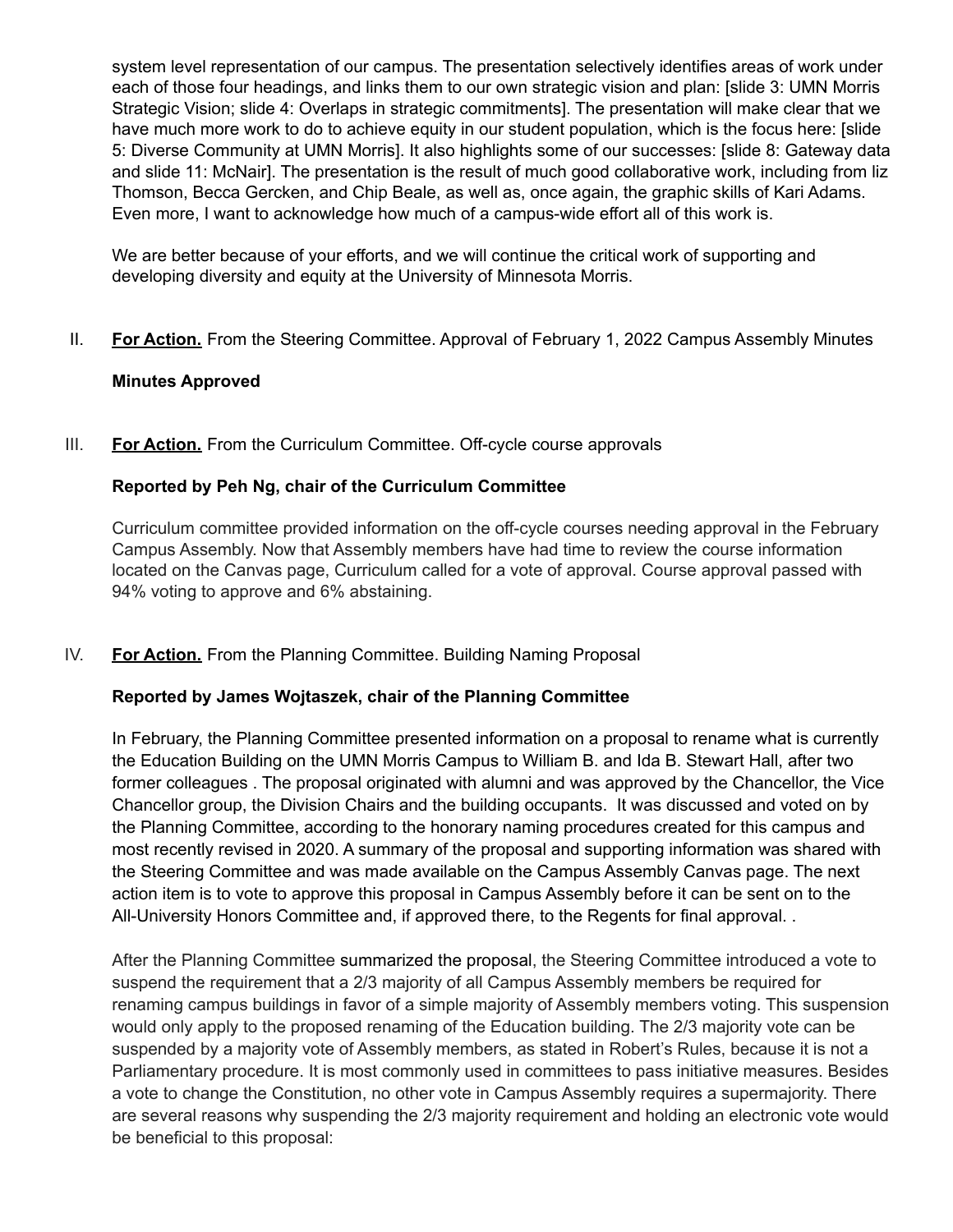- 1. There are a number of Campus Assembly members who felt strongly about the proposal but knew in advance they could not be present for the vote.
- 2. The Steering Committee was aware that the high threshold (2/3 majority vote of all Assembly members) could still sink a popular proposal. Even if every member present at today's Assembly meeting voted in favor of the name change, this might still not meet the benchmark set by the current voting requirements to approve the proposal.
- 3. Allowing the vote to be conducted via a Simply Voting poll would allow more members to vote and more accurately reflect the will of Campus Assembly members.

It should be noted that The University of Minnesota Board of Regents reviewed and accepted new guidelines around the naming process at their February 2022 meeting. The updated policy will require the University to conduct a naming review after 75 years. Although UMN Morris has no plans in place for renaming any other buildings at this time, the Planning Committee is considering creating a standardized process for naming proposals. The Steering Committee has instructed the Planning Committee to revise the campus naming policy and voting requirements so the process is transparent and more closely matches the University of Minnesota Board of Regents' policy.

The vote to suspend the 2/3 majority requirement passed with 74% voting for, 15% voting against, and 11% abstaining. A Simply Voting poll to vote on the proposal to rename what is currently the Education Building will open on 3/1 at 1pm and remain open through 3/11 at 4:30pm.

V. **For Information.** Update on Boarding Schools Consultations & Progress

#### **Reported by Janet Ericksen, Acting Chancellor**

Acting Chancellor Ericksen continues to meet with students and communicate with Tribal chairs. In January, letters were sent out to 14 Tribal chairs, with two specific requests:

- 1. Their preference on next steps regarding a search for any potential unmarked burials of Native American students from the boarding schools that operated on what is now our campus site. We offered to visit Tribal councils, speak with their THPO, legal counsel, or whomever they wished, or to host a visit to Morris, and
- 2. Responses to our proposed land acknowledgement.

At this point, there has been one formal response, though Acting Chancellor Ericksen has had informal conversations with the THPO or legal counsel at three Tribal nations. Because we know that Tribal offices are inundated with requests and tightly stretched in staffing, Chip Beal volunteered to follow up on the letters by phoning Tribal offices. As soon as we have a reasonable number of responses we will move forward.

#### VI. **Campus Committee Reports.** Update from the Faculty and P&A Affairs Committee

#### **Reported by Elena Machkasova, chair of the Faculty and P&A Affairs Committee**

FACPAAC continues to look into concerns of non-tenure-track faculty. They have narrowed their scope to focus on multi-year contracts, ways of promoting non-tenure-track faculty, and issues of workload. If you would like to discuss any of these issues, you are very welcome to talk to any of the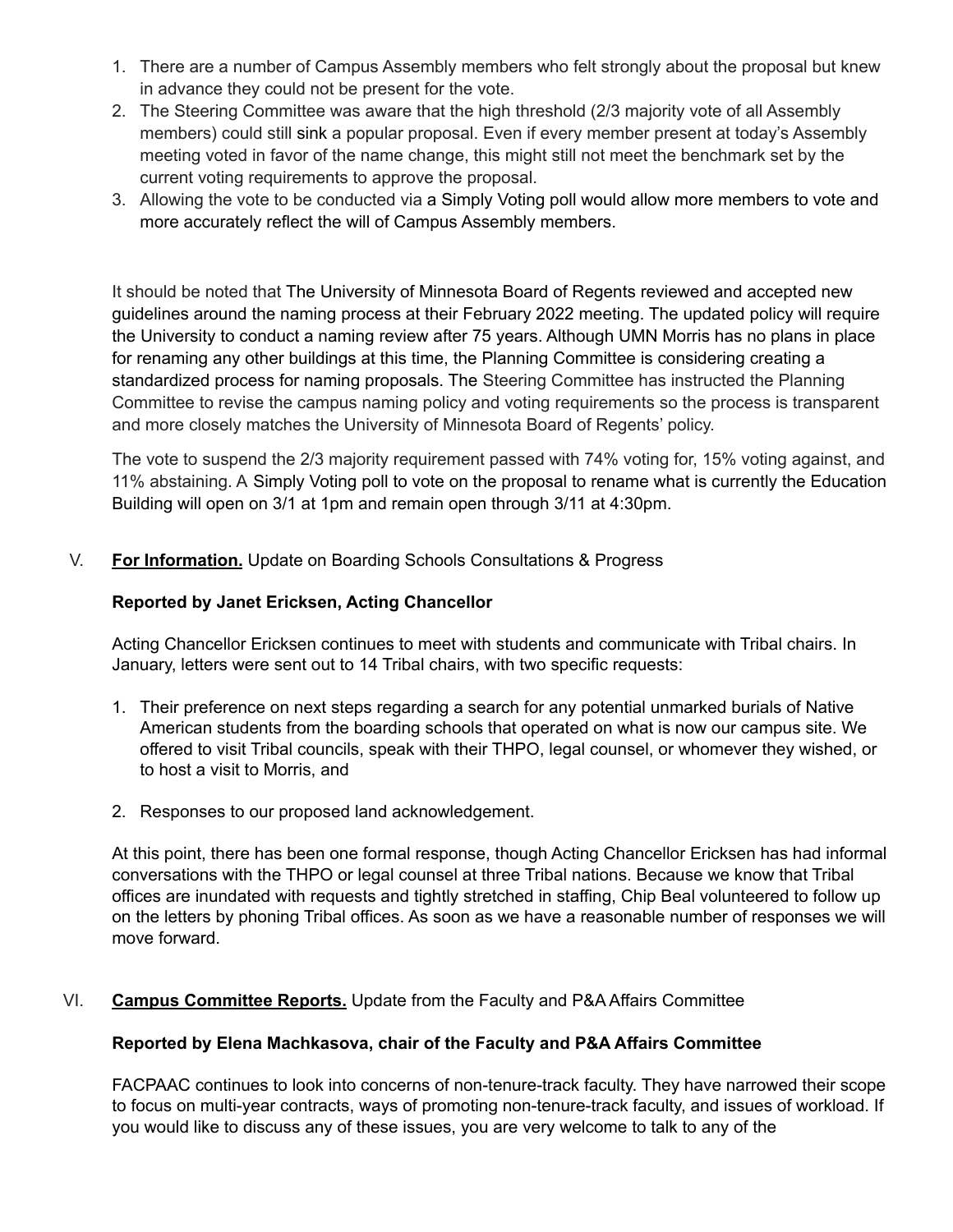FACPAAC members. All conversations will remain confidential.

#### VII. **Announcements.**

#### **Reported by Barbara Burke, Undergraduate Research Symposium Chair**

URS will be held on April 21 and 22. If there are students interested in doing a project or presenting a work in progress, the deadline for intention to participate is March 8. A Zoom Q&A session for students who need guidance will be held on Thursday, March 3.

#### **Reported by Julia Scovil, Morris Campus Student Association (MCSA) Representative**

Tech Fee 2022 is open and taking applications. All members of the Campus Community are urged to participate.

#### **Reported by Dylan Young, Morris Campus Student Association (MCSA) President**

As a reminder, MCSA elections will be open starting March 7 and continue until March 12. Please remind students of the upcoming election and of the importance of voting for the student representatives. (Electronic vote available at Vote.umn.edu)

#### **Reported by Andrew Hao, Assistant Professor of Sport Management**

At what point does the TMC breach their contract due to closing early?

Sodexo has been closing early due to the University's struggle with staffing. Staffing is an issue across the UMN system, and in Higher Education as a whole. Sodexo will not be held in breach of their contract.

VIII. **Adjournment.**

12:33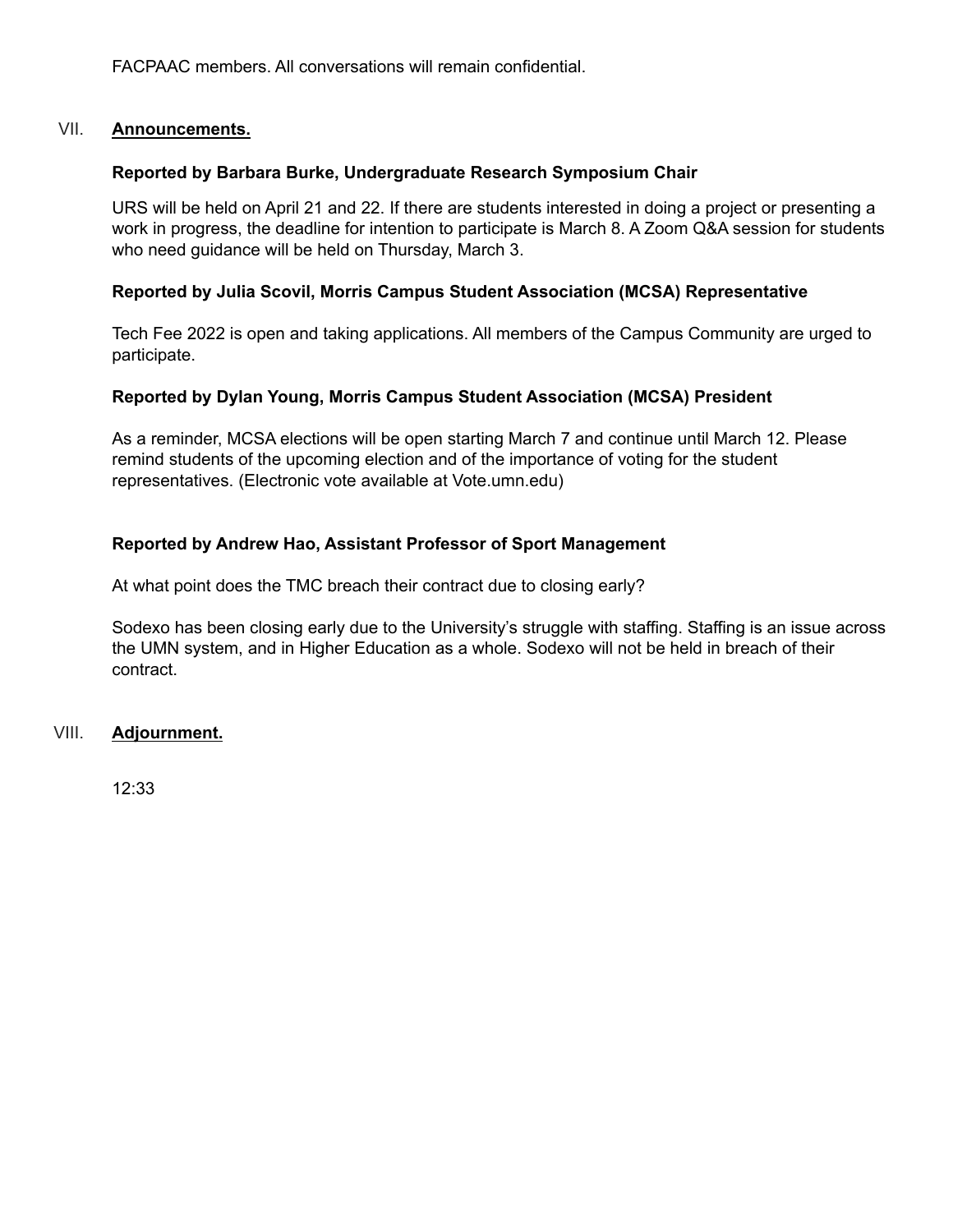## UNIVERSITY OF MINNESOTA

*Morris Campus Office of the Vice Chancellor for* **315 Behmler Hall**<br>*Academic Affairs and Dean* **600 East 4<sup>th</sup> Street** *Academic Affairs and Dean* 

*Morris, MN 56267-2132*

*Office: 320-589-6015 [www.morris.umn.edu/dean/](http://www.morris.umn.edu/dean/)*

February 10, 2022 *REVISED 2/24/2022*

Memo to: Steering Committee

From: Peh Ng, Curriculum Committee Chair  $\mathcal{P}_{e} \cup \mathcal{P}_{e}$ 

Subject: UMN Morris curricular course changes proposed - off catalog cycle requests

Below are items approved by the Curriculum Committee that we request be placed on the agenda for the March 1, 2022 meeting of the Campus Assembly. For more detail, please review the documents in this [folder,](https://drive.google.com/drive/folders/16tHPLFmRzmr_MGdKEg1YeplwYpf_C5c1?usp=sharing) which we also ask be made available to members of the Assembly.

A summary of votes cast by Curriculum Committee members (12 voting, 3 non-voting) is presented below:

#### **Division of the Humanities Proposal:**

| <b>Program/Form/Course Action</b>                               | <b>Meeting</b><br>Date | <b>V</b> ote<br>(For-<br>Against-<br><b>Abstentions</b> ) |
|-----------------------------------------------------------------|------------------------|-----------------------------------------------------------|
| <b>Art History</b>                                              | Feb 10                 | $(11-0-0)$                                                |
| Course seeking regular approval:                                |                        |                                                           |
| ArtH 2111 Art and Environment                                   |                        |                                                           |
| ArtH 2501 Art & Archaeology of the Alps                         |                        |                                                           |
| French                                                          |                        |                                                           |
| Course seeking regular approval:                                |                        |                                                           |
| Fren 3608 FRS: Literature and Film of Francophone First Nations |                        |                                                           |
| Philosophy                                                      |                        |                                                           |
| Course seeking regular approval:                                |                        |                                                           |
| Phil 2115 Ethics and Artificial Intelligence                    |                        |                                                           |
| Theatre                                                         |                        |                                                           |
| Courses seeking regular approval:                               |                        |                                                           |
| Th 2223 Musical Theatre History                                 |                        |                                                           |
| Music                                                           | Feb 24                 | $(9-0-0)$                                                 |
| Course seeking regular approval:                                |                        |                                                           |
| Mus 2201W Music, Ourselves, and Society                         |                        |                                                           |
|                                                                 |                        |                                                           |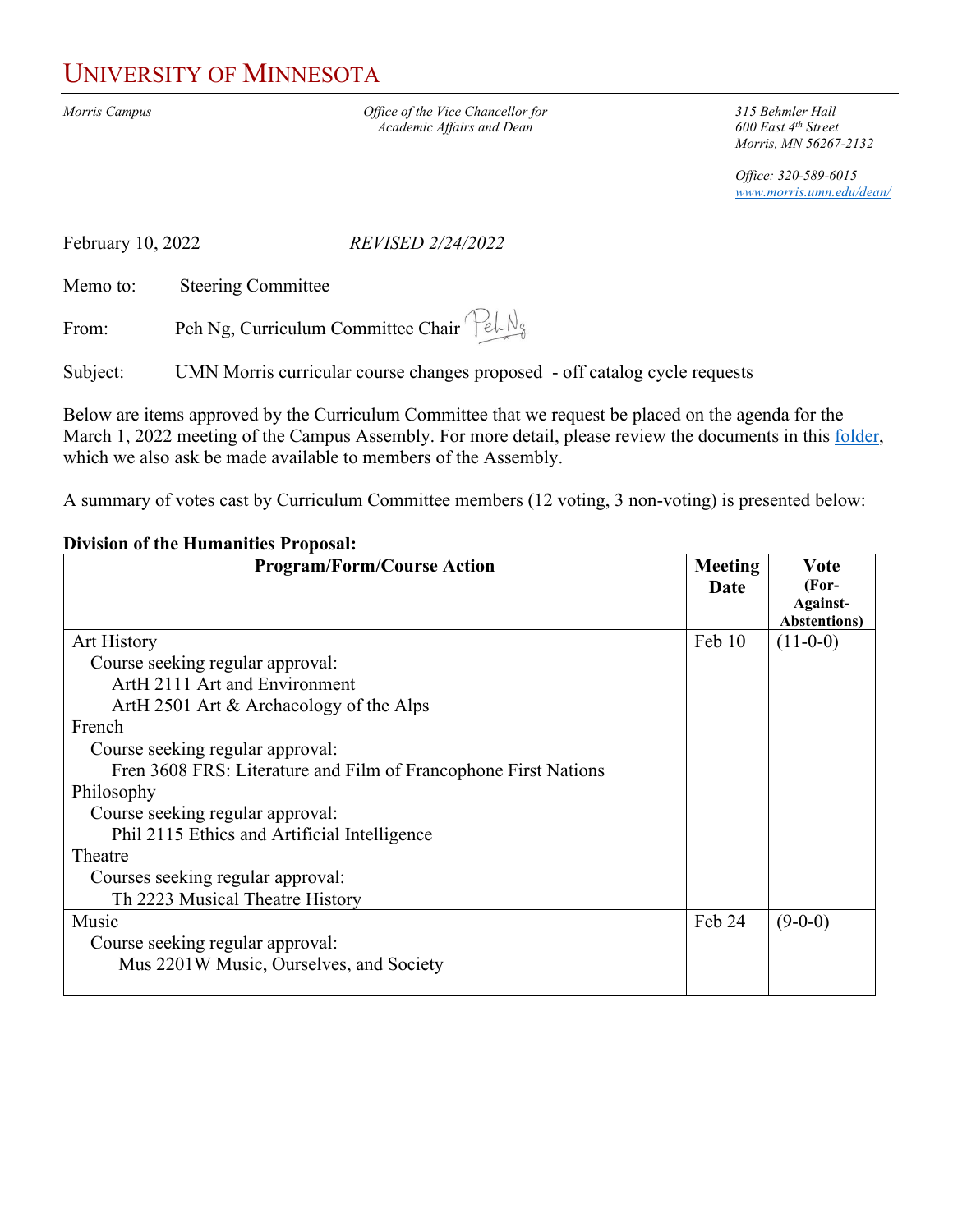#### **Division of Science and Mathematics Proposal:**

| <b>Program/Form/Course Action</b>                                | <b>Meeting</b> | <b>V</b> ote         |
|------------------------------------------------------------------|----------------|----------------------|
|                                                                  | Date           | $(For-$              |
|                                                                  |                | Against-             |
|                                                                  |                | <b>Abstentions</b> ) |
| Biology                                                          | Feb 10         | $(9-0-0)$            |
| Course seeking regular approval:                                 |                |                      |
| Biol 4322 Animal Behavior                                        |                |                      |
| Computer Science                                                 |                |                      |
| Course seeking regular approval:                                 |                |                      |
| CSci 4660 Processes, Programming, and Languages: Introduction to |                |                      |
| Computer Game Development                                        |                |                      |
| Geology                                                          |                |                      |
| Course seeking regular approval:                                 |                |                      |
| Geol 1803 Lost Cities, Lost Continents                           |                |                      |

#### **Division of the Social Sciences Proposal:**

| <b>Program/Form/Course Action</b>    | <b>Meeting</b><br>Date | Vote<br>(For-<br>Against-<br><b>Abstentions</b> ) |
|--------------------------------------|------------------------|---------------------------------------------------|
| Psychology                           | Feb 10                 | $(10-0-0)$                                        |
| Course seeking regular approval:     |                        |                                                   |
| Psy 1808 College: The Social Network |                        |                                                   |

#### **Interdisciplinary Studies Proposal:**

| <b>Program/Form/Course Action</b>                                   | <b>Meeting</b><br>Date | Vote<br>(For-<br>Against-<br><b>Abstentions</b> ) |
|---------------------------------------------------------------------|------------------------|---------------------------------------------------|
| Interdisciplinary Studies                                           | Feb 10                 | $(11-0-0)$                                        |
| Courses seeking regular approval:                                   |                        |                                                   |
| IS 2502 Castles in South Tyrol                                      |                        |                                                   |
| IS 3261H Honors: Reading Without Words: Cultural Literacy, Medieval |                        |                                                   |
| Manuscripts, & American Indian Ledger Art                           |                        |                                                   |
| IS 3262H Honors: Ancient Wisdom and the Good Life                   |                        |                                                   |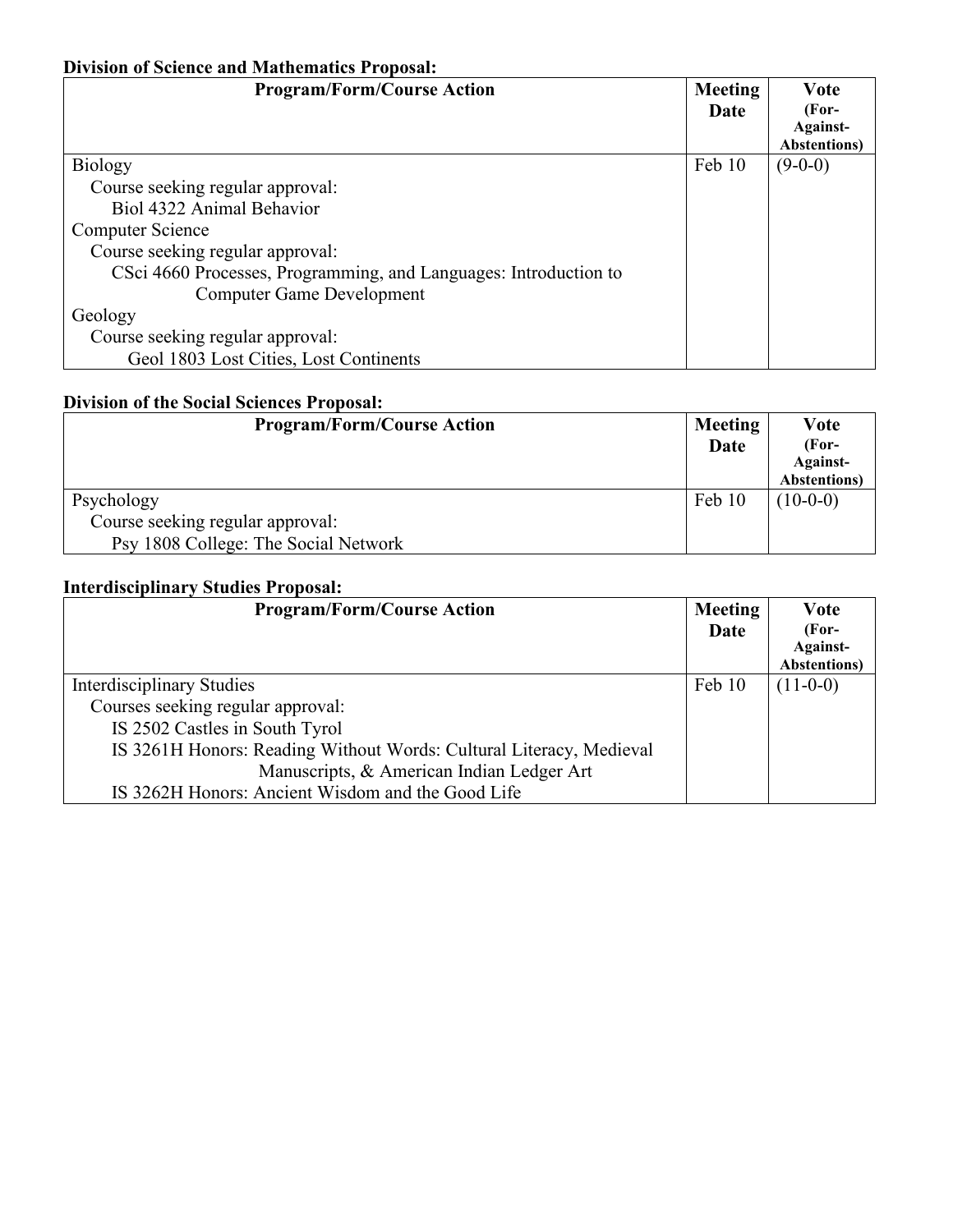#### **PROPOSAL AND BACKGROUND INFORMATION FOR BILL AND IDA STEWART BUILDING NAMING PROCESS**

The Planning Committee brings a proposal to Campus Assembly to rename the current Education Building in honor of former UMM colleagues Bill and Ida Stewart, after their nomination by alumni and approval by the Chancellor, the Vice Chancellor group, the Division Chairs and the building occupants, according to honorary naming procedures created for this campus in 2020. Now that the proposal has been voted on and approved through the Planning Committee, it would now need to be approved by the Campus Assembly before it could be sent on to the All University Honors Committee and ultimately to the Regents. If the proposal is fully approved, the Education Building will be renamed William B. and Ida B. Stewart Hall. I will share a few comments from the proposal and supporting documents that speak to the weight and value of this honorary naming:

First, the nomination letter highlights how Bill and Ida's "tireless effort, commitment, and dedication to welcoming and supporting especially minority students cultivated remarkable campus diversity and a network of thousands of alumni of color," with the result that they "nurtured a culture and spirit of community at UMM that afforded many…the opportunity to thrive both beyond and during their time on campus." Letters of support highlight their "fierce educational and social justice advocacy" as well as the "unprecedented graduation rates" resulting from "relentless efforts to make university systems more manageable and equitable academically and socially for students of color." These comments, whether consciously or not, seem to line up with multiple pieces of the current strategic visioning and planning process we are now working to implement at UMN Morris.

#### **BACKGROUND**

William B. (aka "Bill") and Ida B. Stewart were significant contributors to the campus and Morris community.

Bill Stewart served as Director of UMM's Minority Student Program for 33 years, starting in 1973. During his time at UMM, he created a model for recruiting, retaining, and graduating minority students in predominantly white universities. The percentage of minority students at UMM increased dramatically, from 1% when he arrived to 26% at his retirement. Thanks to his foundational work, the Minority Student Program, now known as the Multi-Ethnic Student Program, continues to support the engagement and success of students from traditionally underserved backgrounds at UMM.

Bill also started the Gateway program, a summer course designed for students from under-represented groups to develop their educational and career aspirations as they start college. Bill and his wife, Ida Stewart, developed UMM's 'World Touch Heritage Week'. The programwas designed to celebrate and honor the cultures and contributions of every ethnicity. Bill was a masterful educator, influencer, motivator, and supporter of the MSP students. He was known for his faith in every student's potential, for his enduring commitment to student academic success and identity development, and for his efforts to support a diverse and thriving community at UMM and in Morris. From the plaque created in honor of his 90th birthday, his legacy to the university is "his love for education, ability to see potential in every student, and determination to make the campus and community a more culturally diverse place to live and grow."

Additionally, Ida was a staff member in the Education Division and brought her extensive and vast knowledge and experiences of teaching elementary school, junior high school, and high school to the campus. This couple was ahead of their time, and we know from numerous alumni that they made a meaningful impact on so many students' lives.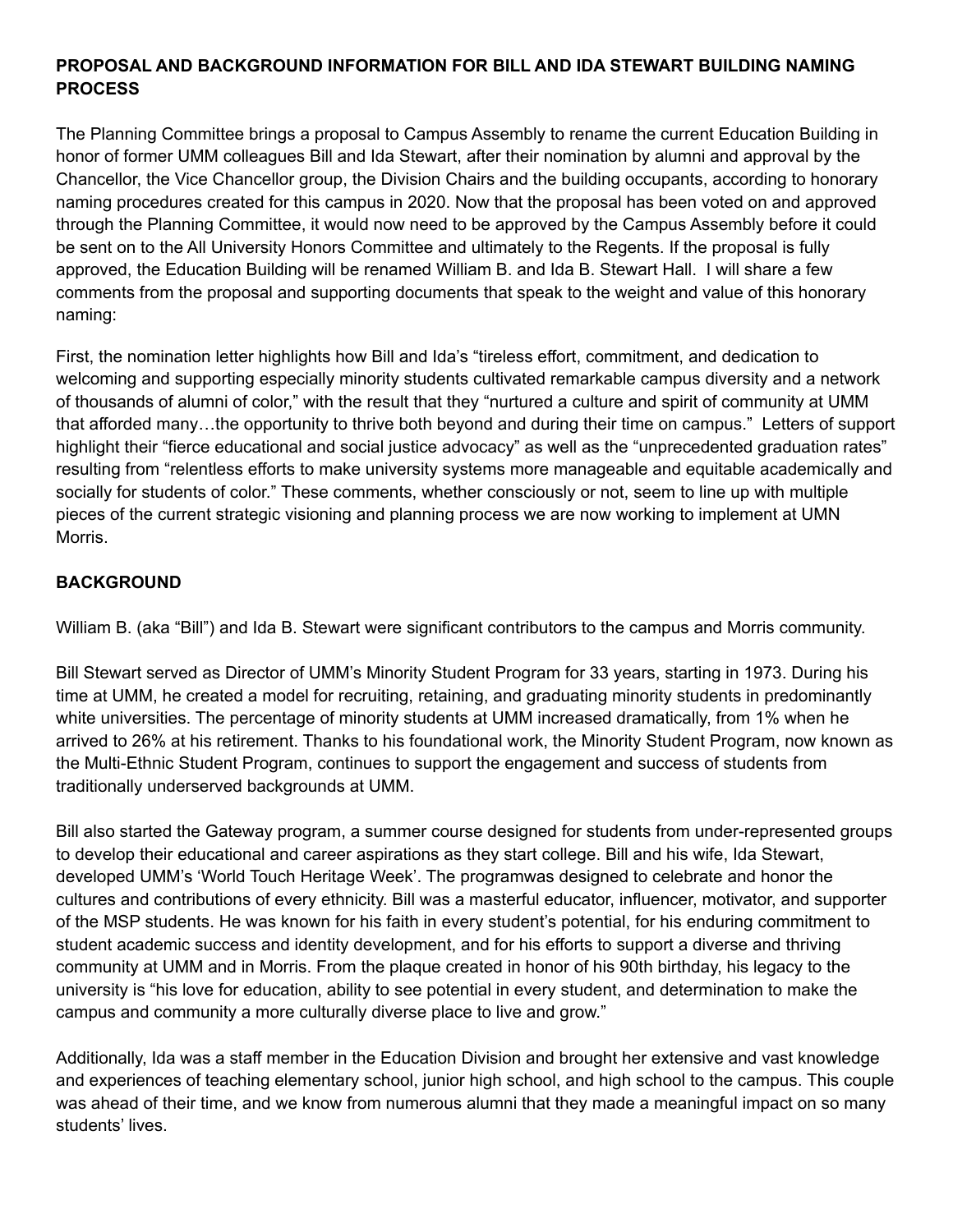For those interested, you can hear an interview with Bill Stewart about his work at UMN Morris: https://digitalcommons.morris.umn.edu/stories/29/

Please note that we are are voting at the Campus Assembly level on **whether to move this proposal forward to the Honors Committee and then the Regents of the University of Minnesota, per University policy**:

## **BOARD OF REGENTS POLICY: Namings**

### **SECTION IV. HONORARY NAMINGS**

Significant University assets may be named in honor of an individual or a non-University entity to recognize service, dedication, or meritorious contributions to the institution when the naming is not associated with a gift or sponsorship.

Subd. 3. Naming of Buildings and Other Significant University Assets.

Buildings and other significant University assets may be named in honor of an individual or non-University entity. A building may be named for a person still living who has left the service of the University. (a) Approval. The Board of Regents (Board) reserves to itself authority to name, rename, or revoke the honorary naming of buildings and other significant University assets.

(b) Management. The Honors Committee manages the process and submits recommendations to the president, who recommends namings to the Board.

Full policy: [https://regents.umn.edu/sites/regents.umn.edu/files/2019-09/policy\\_namings.pdf](https://regents.umn.edu/sites/regents.umn.edu/files/2019-09/policy_namings.pdf)

**Prior to bringing the proposal to the Campus Assembly, procedure followed our local campus policy for approval of honorary namings of parts of buildings. Since this proposal is for the naming of a building in its entirety, if passed locally at UMN Morris, it must then be approved by the Honors Committee and the Regents.**

# **UMM POLICY ON NAMING PARTS OF BUILDINGS** Revised October 19, 2017

Naming buildings is covered by all university policy, but naming parts of buildings is regulated by the University of Minnesota, Morris (UMM) policy below.

# **UMM POLICY ON NAMING PARTS OF BUILDINGS** Parts of

University buildings may be named to honor one or more individuals. Living or deceased individuals associated with the University who retired or left the service of the University may be recognized on the basis of their philanthropic activities toward UMM. Deceased individuals may additionally be recognized for extraordinary achievements, contributions, or service to UMM. Separate names may be given to rooms, laboratories, lecture halls, or auditoriums within a building.

## **Procedures for Naming Parts of Building in Recognition of Extraordinary Achievements, Contributions, or Service** Recommendations

should be initiated by a division or administrative unit, and submitted to the Planning Committee (PC).